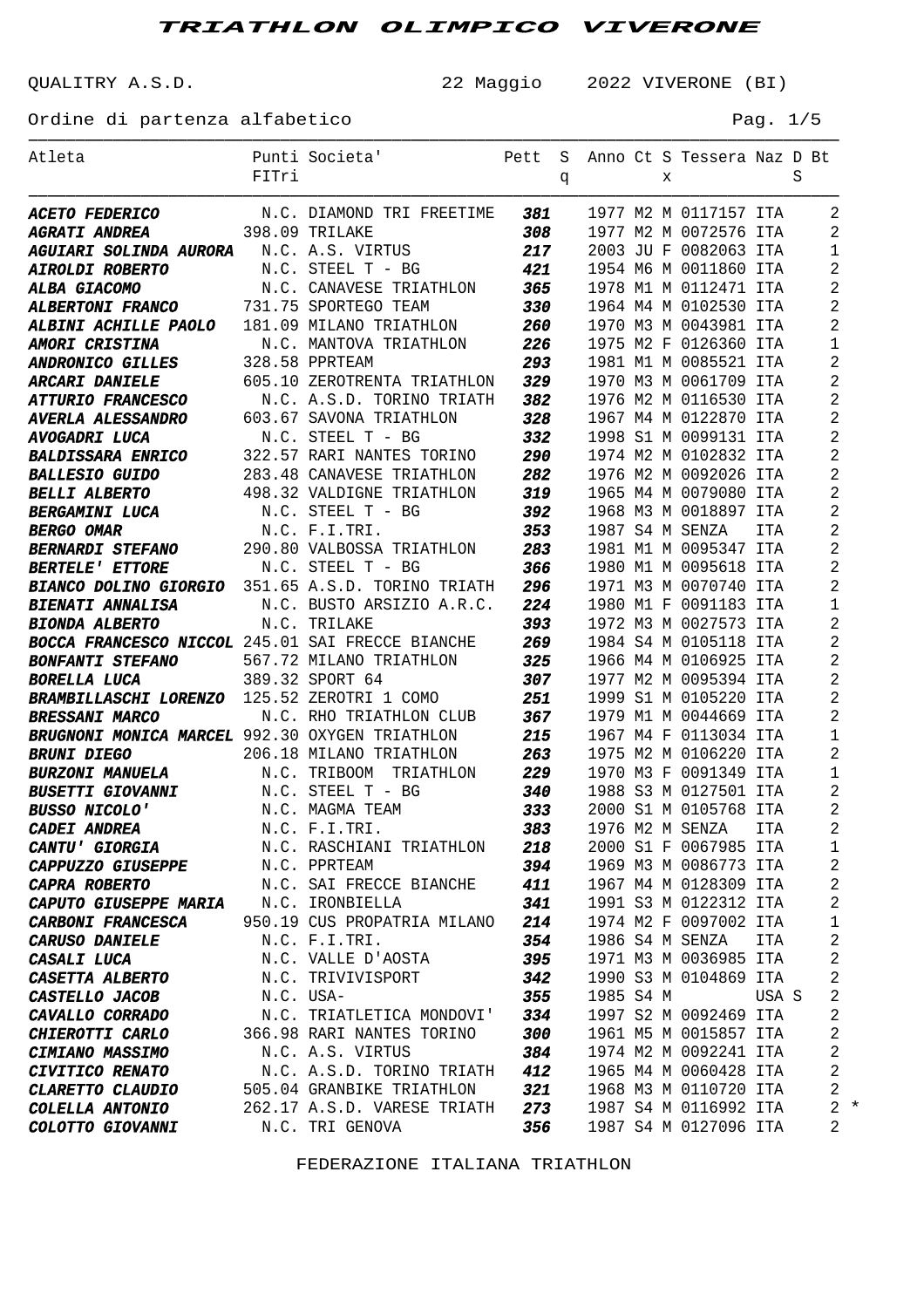QUALITRY A.S.D. 22 Maggio 2022 VIVERONE (BI)

Ordine di partenza alfabetico e pagosto e Pag. 2/5

| Atleta                                        | FITri | Punti Societa' Pett                                      |     |   |  |   | S Anno Ct S Tessera Naz D Bt |            | S |                |       |
|-----------------------------------------------|-------|----------------------------------------------------------|-----|---|--|---|------------------------------|------------|---|----------------|-------|
|                                               |       |                                                          |     | q |  | X |                              |            |   |                |       |
| <b>CONTI FABIO</b>                            |       |                                                          |     |   |  |   | 1985 S4 M 0101649 ITA        |            |   | 2              |       |
| <b>CORTONA PAOLA</b>                          |       | 868.48 CANAVESE TRIATHLON                                | 213 |   |  |   | 1977 M2 F 0112439 ITA        |            |   | $\mathbf{1}$   |       |
| <i>CORVETTO ENRICO</i>                        |       | N.C. DIAMOND TRI FREETIME                                | 358 |   |  |   | 1986 S4 M 0118304 ITA        |            |   | 2              |       |
| <b>COSTA SERGIO</b>                           |       | 383.63 TEAM DIECIELODE TORI                              | 305 |   |  |   | 1969 M3 M 0107976 ITA        |            |   | 2              |       |
| <b>COSTAMAGNA CHIARA</b>                      |       | 524.47 VALDIGNE TRIATHLON                                | 208 |   |  |   | 1987 S4 F 0101790 ITA        |            |   | 1              |       |
| <b>CROSTA SILVANO</b>                         |       | 366.46 VALBOSSA TRIATHLON                                | 299 |   |  |   | 1966 M4 M 0095474 ITA        |            |   | $\overline{c}$ |       |
| <b>CUCCHINI ANDREA</b>                        |       | 302.93 ASD 226 TRIATHLON V.                              | 284 |   |  |   | 1982 M1 M 0103513 ITA        |            |   |                | $2 *$ |
| <b>CUNEO PAOLO</b>                            |       | N.C. ALBA TRI                                            | 418 |   |  |   | 1960 M5 M 0042881 ITA        |            |   | $\overline{2}$ |       |
| <b>DAMIANI CATTERINA</b>                      |       | N.C. A.S.D. TORINO TRIATH                                | 219 |   |  |   | 1994 S2 F 0110908 ITA        |            |   | 1              |       |
| <b>DAMONTE GEROLAMO</b>                       |       | 586.34 TRI GENOVA                                        | 327 |   |  |   | 1965 M4 M 0107466 ITA        |            |   | $\overline{2}$ |       |
| DE MAGISTRIS UMBERTO N.C. RARI NANTES TORINO  |       |                                                          | 343 |   |  |   | 1988 S3 M 0097463 ITA        |            |   | 2              |       |
| DE VANNA MAURO                                |       | 454.83 ASD CNM TRIATHLON                                 | 316 |   |  |   | 1967 M4 M 0114912 ITA        |            |   | 2              |       |
| DEGIUGNO ALESSANDRA 367.57 VALDIGNE TRIATHLON |       |                                                          | 206 |   |  |   | 1971 M3 F 0095826 ITA        |            |   | 1              |       |
| <b>DERME ALESSANDRA</b>                       |       | 215.86 RARI NANTES TORINO                                | 204 |   |  |   | 1991 S3 F 0094559 ITA        |            |   | 1              |       |
| DI PASQUALE SEBASTIANO N.C. MST TRIATHLON ASD |       |                                                          | 368 |   |  |   | 1982 M1 M 0113747 ITA        |            |   | 2              |       |
| <b>DODARO EUGENIO</b>                         |       | N.C. VALLE D'AOSTA                                       | 396 |   |  |   | 1969 M3 M 0119445 ITA        |            |   | 2              |       |
| <b>DONADIO DAVIDE GIUSEPP N.C. F.I.TRI.</b>   |       |                                                          | 397 |   |  |   | 1968 M3 M SENZA              | <b>ITA</b> |   | $\overline{2}$ |       |
| <b>DOSSETTI DARIO</b>                         |       | N.C. SISPORT S.P.A 413<br>135.75 ASD TEAM FISIOSPORT 252 |     |   |  |   | 1966 M4 M 0117406 ITA        |            |   | $\overline{2}$ |       |
| <b>ELIA GIACOMO</b>                           |       |                                                          |     |   |  |   | 1995 S2 M 0115465 ITA        |            |   | 2              |       |
| <b>ELMI ANDREA</b>                            |       | 432.50 A.S.D. TORINO TRIATH                              | 313 |   |  |   | 1978 M1 M 0116477 ITA        |            |   | 2              |       |
| <b>ERMELLINO PAOLO</b>                        |       | 194.78 SAVONA TRIATHLON                                  | 262 |   |  |   | 1969 M3 M 0085700 ITA        |            |   | 2              |       |
| <b>FALCETTI LUCA</b>                          |       | N.C. F.I.TRI.                                            | 344 |   |  |   | 1992 S3 M SENZA              | <b>ITA</b> |   | 2              |       |
| <b>FAVA NICCOLO'</b>                          |       | N.C. A.S.D. VARESE TRIATH                                | 345 |   |  |   | 1988 S3 M 0116907 ITA        |            |   | 2              |       |
| <b>FAVATA SALVATORE</b>                       |       | 386.46 VALDIGNE TRIATHLON                                | 306 |   |  |   | 1988 S3 M 0111961 ITA        |            |   | 2              |       |
| <b>FERRARA RICCARDO</b>                       |       | 324.66 SGM TRIATHLON                                     | 291 |   |  |   | 1988 S3 M 0121253 ITA        |            |   | 2              |       |
| <b>FERRETTI MASSIMO</b>                       |       | N.C. BUSTO ARSIZIO A.R.C. 419                            |     |   |  |   | 1958 M5 M 0007717 ITA        |            |   | 2              |       |
| <b>FIORAVANTI GIANLUCA</b>                    |       | N.C. F.I.TRI.                                            | 398 |   |  |   | 1972 M3 M SENZA              | <b>ITA</b> |   | 2              |       |
| <b>FIORAVANZO MAURO</b>                       |       | 526.38 STEEL T - BG                                      | 323 |   |  |   | 1975 M2 M 0093372 ITA        |            |   | 2              |       |
| <b>FLORA MAURO</b>                            |       | 380.05 ASI TRIATHLON NOALE                               | 304 |   |  |   | 1959 M5 M 0006859 ITA        |            |   | $\overline{c}$ |       |
| <b>FOGAZZI FABIO</b>                          |       | 539.16 MILLENNIUM TRIATHLON                              | 324 |   |  |   | 1968 M3 M 0113629 ITA        |            |   | 2              |       |
| <b>FONTANETO MASSIMO</b>                      |       | N.C. F.I.TRI.                                            | 399 |   |  |   | 1971 M3 M SENZA              | <b>ITA</b> |   | 2              |       |
| <b>FORCELLA FABRIZIO</b>                      |       | N.C. STEEL T - BG                                        | 359 |   |  |   | 1983 S4 M 0126839 ITA        |            |   | 2              |       |
| <b>FORESTA ANDREA</b>                         |       | N.C. SAVONA TRIATHLON                                    | 369 |   |  |   | 1981 M1 M 0079785 ITA        |            |   | 2              |       |
| <b>FORZAN FABRIZIO</b>                        |       | 247.30 IRONBIELLA                                        |     |   |  |   | 270 1968 M3 M 0069192 ITA    |            |   | $\overline{a}$ |       |
| <b>FRASCONA' GABRIELE</b>                     |       | 271.06 FCZ TRIATHLON                                     | 276 |   |  |   | 1984 S4 M 0063827 ITA        |            |   |                | $2 *$ |
| <b>FROJO MARCO</b>                            |       | 224.57 A.S. VIRTUS                                       | 267 |   |  |   | 1972 M3 M 0086308 ITA        |            |   | 2              |       |
| <i><b>GALEONE SERGIO</b></i>                  |       | 304.12 UNA TRIATHLON TEAM                                | 286 |   |  |   | 1987 S4 M 0120629 ITA        |            |   | 2              |       |
| <i><b>GALIMBERTI CLAUDIO</b></i>              |       | 167.64 SWATT TRI CLUB                                    | 258 |   |  |   | 1983 S4 M 0021932 ITA        |            |   | 2              |       |
| <b>GALLARATO DAVID</b>                        |       | 210.37 RARI NANTES TORINO                                | 265 |   |  |   | 1977 M2 M 0069410 ITA        |            |   | 2              |       |
| <b>GALLOCCHIO CRISTIAN</b>                    |       | N.C. VALBOSSA TRIATHLON                                  | 370 |   |  |   | 1982 M1 M 0095304 ITA        |            |   | 2              |       |
| <i><b>GARBARINO GIUSEPPE</b></i>              |       | N.C. TRIVIVISPORT                                        | 400 |   |  |   | 1971 M3 M 0119575 ITA        |            |   | $\overline{c}$ |       |
| <b>GARINO MATTEO</b>                          |       | N.C. VALLE D'AOSTA                                       | 346 |   |  |   | 1990 S3 M 0120556 ITA        |            |   | $\overline{c}$ |       |
| <b>GAVIOLI MARCO</b>                          |       | N.C. A.S. VIRTUS                                         | 422 |   |  |   | 1953 M6 M 0072491 ITA        |            |   | 2              |       |
| <i><b>GIANNINI FILIPPO</b></i>                |       | 317.01 TRI.ONDAVERDE                                     | 289 |   |  |   | 1961 M5 M 0017669 ITA        |            |   | $\overline{c}$ |       |
| <b>GIARDINI DOMENICO</b>                      |       | N.C. RARI NANTES TORINO                                  | 414 |   |  |   | 1963 M4 M 0057103 ITA        |            |   | $\overline{c}$ |       |
| <i><b>GIULIANI ALBERTO</b></i>                |       | 375.57 GRANBIKE TRIATHLON                                | 302 |   |  |   | 1979 M1 M 0073618 ITA        |            |   | $\overline{c}$ |       |
| <b>GLIATTA MAURIZIO</b>                       |       | N.C. OTRE' TRIATHLON TEAM                                | 371 |   |  |   | 1981 M1 M 0126705 ITA        |            |   | 2              |       |
| <b>GRAMEGNA DOMENICO</b>                      |       | N.C. BUSTO ARSIZIO A.R.C.                                | 372 |   |  |   | 1978 M1 M 0117735 ITA        |            |   | 2              |       |
| <b>GRECO MARCO</b>                            |       | N.C. OTRE' TRIATHLON TEAM                                | 373 |   |  |   | 1981 M1 M 0127356 ITA        |            |   | 2              |       |
| GREGUOLDO MAURIZIO                            |       | N.C. BUSTO ARSIZIO A.R.C.                                | 385 |   |  |   | 1974 M2 M 0091219 ITA        |            |   | 2              |       |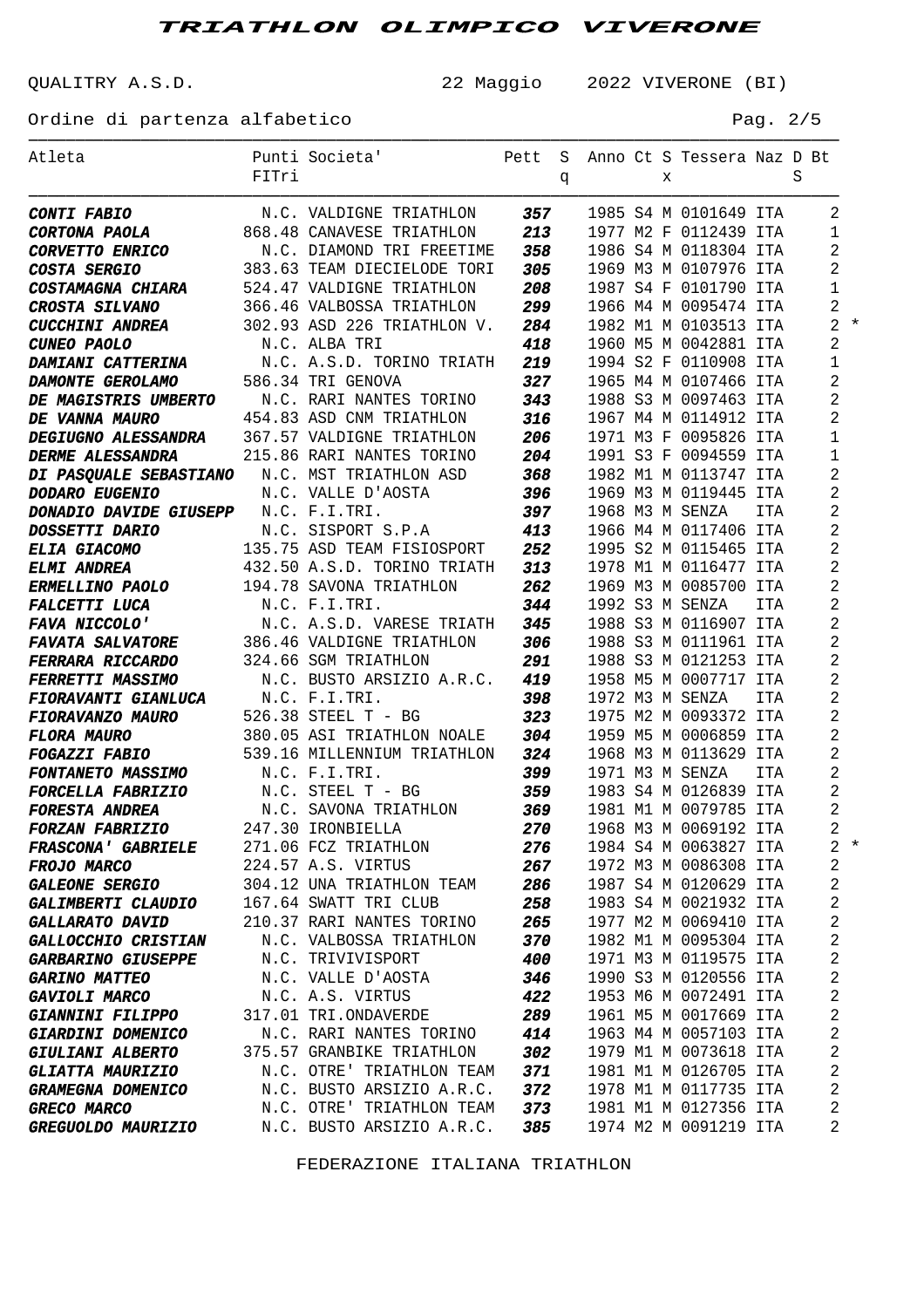QUALITRY A.S.D. 22 Maggio 2022 VIVERONE (BI)

Ordine di partenza alfabetico e e e e e e e e e e e e e e Pag. 3/5

| Atleta                                                                                                                                                                                                            |            | Punti Societa' Pett S Anno Ct S Tessera Naz D Bt             |     |   |           |   |                       |            |   |                |       |
|-------------------------------------------------------------------------------------------------------------------------------------------------------------------------------------------------------------------|------------|--------------------------------------------------------------|-----|---|-----------|---|-----------------------|------------|---|----------------|-------|
|                                                                                                                                                                                                                   | FITri      |                                                              |     | q |           | X |                       |            | S |                |       |
|                                                                                                                                                                                                                   |            |                                                              |     |   |           |   |                       |            |   | 2              |       |
| <b>GREMO ROBERTO</b> M.C. FILMAR TRIATHLON 386 1977 M2 M 0121050 ITA<br><b>GUALENI MARCO</b> 220.43 ASD 226 TRIATHLON V. 266 1974 M2 M 0085015 ITA<br>GUALENI MARCO                                               |            |                                                              |     |   |           |   |                       |            |   | 2              |       |
| <b>GUARNIERI GABRIELE</b> 448.02 TRIATHLON BERGAMO 314                                                                                                                                                            |            |                                                              |     |   |           |   | 1957 M6 M 0009110 ITA |            |   | 2              |       |
| <b>GUIDA LORIS</b>                                                                                                                                                                                                |            | 363.09 A.S.D. VARESE TRIATH 298                              |     |   |           |   | 1971 M3 M 0120760 ITA |            |   | $\overline{2}$ |       |
| <b>HENRY SIMON</b>                                                                                                                                                                                                |            |                                                              | 335 |   | 1994 S2 M |   |                       | FRA S      |   | 2              |       |
| <b>IMMESI FABIO</b>                                                                                                                                                                                               |            | N.C. FRA-FRANCE<br>431.55 EVO TEAM                           | 312 |   |           |   | 1969 M3 M 0122066 ITA |            |   | 2              |       |
| <b>INTAGLIATA STEFANO</b>                                                                                                                                                                                         |            | N.C. 4 ENDURANCE TRI CLUB                                    | 360 |   |           |   | 1987 S4 M 0053460 ITA |            |   | $\overline{2}$ |       |
| <b>IOZZO FABIO</b>                                                                                                                                                                                                |            | N.C. QUALITRY                                                | 387 |   |           |   | 1975 M2 M 0127497 ITA |            |   | $\overline{2}$ |       |
| <b>LA GIORGIA GIANLUCA</b>                                                                                                                                                                                        |            | N.C. F.I.TRI.                                                | 347 |   |           |   | 1989 S3 M SENZA       | ITA        |   | $\overline{2}$ |       |
|                                                                                                                                                                                                                   |            | N.C. PPRTEAM                                                 | 388 |   |           |   | 1977 M2 M 0121954 ITA |            |   | $\overline{2}$ |       |
| <b>LEMMA PASQUALE<br/>LIGORIO LUIGI<br/>LIMAURO BARBARA</b>                                                                                                                                                       |            | N.C. OTRE' TRIATHLON TEAM<br>802.71 ASD CNM TRIATHLON        | 401 |   |           |   | 1968 M3 M 0123804 ITA |            |   | $\overline{2}$ |       |
|                                                                                                                                                                                                                   |            |                                                              | 211 |   |           |   | 1973 M2 F 0102251 ITA |            |   | 1              |       |
| <b>LOMBARDI ANDREA</b>                                                                                                                                                                                            | 167.59 TTS |                                                              | 257 |   |           |   | 1999 S1 M 0096936 ITA |            |   | $\overline{2}$ |       |
| <i><b>LOMETTI ROBERTO</b></i>                                                                                                                                                                                     |            | N.C. SPORTEGO TEAM                                           | 402 |   |           |   | 1972 M3 M 0086495 ITA |            |   | $\overline{2}$ |       |
| <b>LOSA GRAZIANO</b>                                                                                                                                                                                              |            | 490.74 TRI.ONDAVERDE                                         | 318 |   |           |   | 1972 M3 M 0107937 ITA |            |   | $\overline{2}$ |       |
| MAFFIOLETTI VENTURINO N.C. STEEL T - BG                                                                                                                                                                           |            |                                                              | 423 |   |           |   | 1956 M6 M 0126840 ITA |            |   | $\overline{2}$ |       |
| <b>MAGGI FRANCESCO</b>                                                                                                                                                                                            |            | N.C. TRILAKE                                                 | 403 |   |           |   | 1972 M3 M 0060131 ITA |            |   |                | $2 *$ |
| <b>MAINA GIOVANNI</b>                                                                                                                                                                                             |            | N.C. INTERM SAVIGLIANO 285<br>303.19 TRI TEAM SAVIGLIANO 285 |     |   |           |   | 1978 M1 M 0069856 ITA |            |   | $\overline{2}$ |       |
| <b>MAIONE VINCENZO</b>                                                                                                                                                                                            |            | 208.85 TRIVIVISPORT                                          | 264 |   |           |   | 1990 S3 M 0104558 ITA |            |   | $\overline{2}$ |       |
| <b>MALANO ALESSANDRO EMAN N.C. F.I.TRI.</b>                                                                                                                                                                       |            |                                                              | 348 |   |           |   | 1990 S3 M SENZA       | <b>ITA</b> |   | $\overline{2}$ |       |
| MALCHIODI PAOLO GIANPI 157.67 A.S.D. TORINO TRIATH                                                                                                                                                                |            |                                                              | 255 |   |           |   | 1970 M3 M 0008860 ITA |            |   | $\overline{2}$ |       |
| <b>MARCHESINI DANIEL</b>                                                                                                                                                                                          |            | N.C. CANAVESE TRIATHLON                                      | 349 |   |           |   | 1989 S3 M 0119842 ITA |            |   | $\overline{2}$ |       |
| <b>MARIANI SILVIA</b>                                                                                                                                                                                             |            | N.C. ELBAMAN TEAM                                            | 233 |   |           |   | 1964 M4 F 0075276 ITA |            |   | 1              |       |
| <b>MARIONE SILVIA</b>                                                                                                                                                                                             |            | N.C. CANAVESE TRIATHLON                                      | 230 |   |           |   | 1970 M3 F 0104241 ITA |            |   | 1              |       |
| <b>MARTINELLI FULVIO</b> 416.40 RASCHIANI TRIATHLON                                                                                                                                                               |            |                                                              | 311 |   |           |   | 1960 M5 M 0064580 ITA |            |   | $\overline{2}$ |       |
| <b>MASSA STEFANO</b>                                                                                                                                                                                              |            | 310.03 VALDIGNE TRIATHLON                                    | 287 |   |           |   | 1966 M4 M 0002589 ITA |            |   | $\overline{2}$ |       |
| <b>MASSARO MARZIA</b>                                                                                                                                                                                             |            | N.C. CANAVESE TRIATHLON                                      | 227 |   |           |   | 1977 M2 F 0120493 ITA |            |   | 1              |       |
| <b>MATTIAZZO ANDREA</b>                                                                                                                                                                                           |            | N.C. VALDIGNE TRIATHLON                                      | 374 |   |           |   | 1979 M1 M 0102531 ITA |            |   | $\overline{2}$ |       |
| <b>MILEVA MATTEO</b>                                                                                                                                                                                              |            | N.C. CANAVESE TRIATHLON                                      | 350 |   |           |   | 1991 S3 M 0123790 ITA |            |   | $\overline{2}$ |       |
| <b>MODINI GIANLUCA</b> N.C. ASD TEAM HIBISCUS 404<br><b>MOLETTI ENRICO</b> 278.96 SPORT 64 280<br><b>MONDONI LUCA</b> 146.51 VENUS TRIATHLON 254<br><b>MONETA STEFANIA GRAZIA</b> 328.32 BUSTO ARSIZIO A.R.C. 205 |            |                                                              |     |   |           |   | 1970 M3 M 0093515 ITA |            |   | $\overline{2}$ |       |
|                                                                                                                                                                                                                   |            |                                                              |     |   |           |   | 1986 S4 M 0068217 ITA |            |   | $\overline{2}$ |       |
|                                                                                                                                                                                                                   |            |                                                              |     |   |           |   | 1986 S4 M 0064787 ITA |            |   | $\overline{2}$ |       |
|                                                                                                                                                                                                                   |            |                                                              |     |   |           |   | 1964 M4 F 0036213 ITA |            |   |                | $1 *$ |
| <b>MONTAGNOLI PAOLO</b> N.C. CANAVESE TRIATHLON 361                                                                                                                                                               |            |                                                              |     |   |           |   | 1983 S4 M 0124150 ITA |            |   | $2^{\circ}$    |       |
| <b>MONTRUCCHIO ALESSIO</b>                                                                                                                                                                                        |            | 254.40 A.S. VIRTUS                                           | 271 |   |           |   | 1986 S4 M 0093424 ITA |            |   | 2              |       |
| <b>MORA MARCO</b>                                                                                                                                                                                                 |            | 351.03 STEEL T - BG                                          | 295 |   |           |   | 1995 S2 M 0095899 ITA |            |   | 2              |       |
| <b>MORANI DAVIDE</b>                                                                                                                                                                                              |            | 162.12 SPORT 64                                              | 256 |   |           |   | 1986 S4 M 0037322 ITA |            |   | 2              |       |
| <b>MORETTI DAVIDE</b>                                                                                                                                                                                             |            | N.C. MILANO TRIATHLON                                        | 405 |   |           |   | 1971 M3 M 0119175 ITA |            |   | 2              |       |
| <b>MOSCONE MASSIMO</b>                                                                                                                                                                                            |            | 176.39 ALBA TRI                                              | 259 |   |           |   | 1970 M3 M 0031003 ITA |            |   | 2              |       |
| <b>MURA GIANLUCA</b>                                                                                                                                                                                              |            | N.C. IN SPORT SRL SSD                                        | 389 |   |           |   | 1974 M2 M 0118819 ITA |            |   | 2              |       |
| <b>NICOLETTA ANDREA</b>                                                                                                                                                                                           |            | N.C. IVREA TRIATHLON                                         | 331 |   |           |   | 2003 JU M 0094891 ITA |            |   | 2              |       |
| <b>ORLA ALESSIA</b>                                                                                                                                                                                               |            | 66.22 K3 CREMONA                                             | 201 |   |           |   | 1992 S3 F 0019648 ITA |            |   | 1              |       |
| <b>ORSENIGA MARCO MARIANO</b> N.C. CUS PROPATRIA MILANO                                                                                                                                                           |            |                                                              | 406 |   |           |   | 1971 M3 M 0124832 ITA |            |   | 2              |       |
| <b>OTTAGGIO EMANUELE</b>                                                                                                                                                                                          |            | 451.58 TRI GENOVA                                            | 315 |   |           |   | 1972 M3 M 0092985 ITA |            |   | 2              |       |
| <b>OTTAVIS ANDREA</b>                                                                                                                                                                                             |            | N.C. MST TRIATHLON ASD                                       | 336 |   |           |   | 1997 S2 M 0126890 ITA |            |   | 2              |       |
| <b>PAGANI MASSIMO</b>                                                                                                                                                                                             |            | N.C. ASD CNM TRIATHLON                                       | 415 |   |           |   | 1967 M4 M 0115754 ITA |            |   | 2              |       |
| <b>PANZIN MASSIMO</b>                                                                                                                                                                                             |            | N.C. SAI FRECCE BIANCHE                                      | 407 |   |           |   | 1969 M3 M 0126331 ITA |            |   | 2              |       |
| <b>PARISINI RINO</b>                                                                                                                                                                                              |            | 279.70 CANOTTIERI SALO'                                      | 281 |   |           |   | 1970 M3 M 0085112 ITA |            |   | 2              |       |
| <b>PASSARO ANTONIO</b>                                                                                                                                                                                            |            | N.C. GRANBIKE TRIATHLON                                      | 390 |   |           |   | 1975 M2 M 0092320 ITA |            |   | 2              |       |
| <b>PASTORE MARCO</b>                                                                                                                                                                                              |            | N.C. PPRTEAM                                                 | 375 |   |           |   | 1979 M1 M 0116465 ITA |            |   | 2              |       |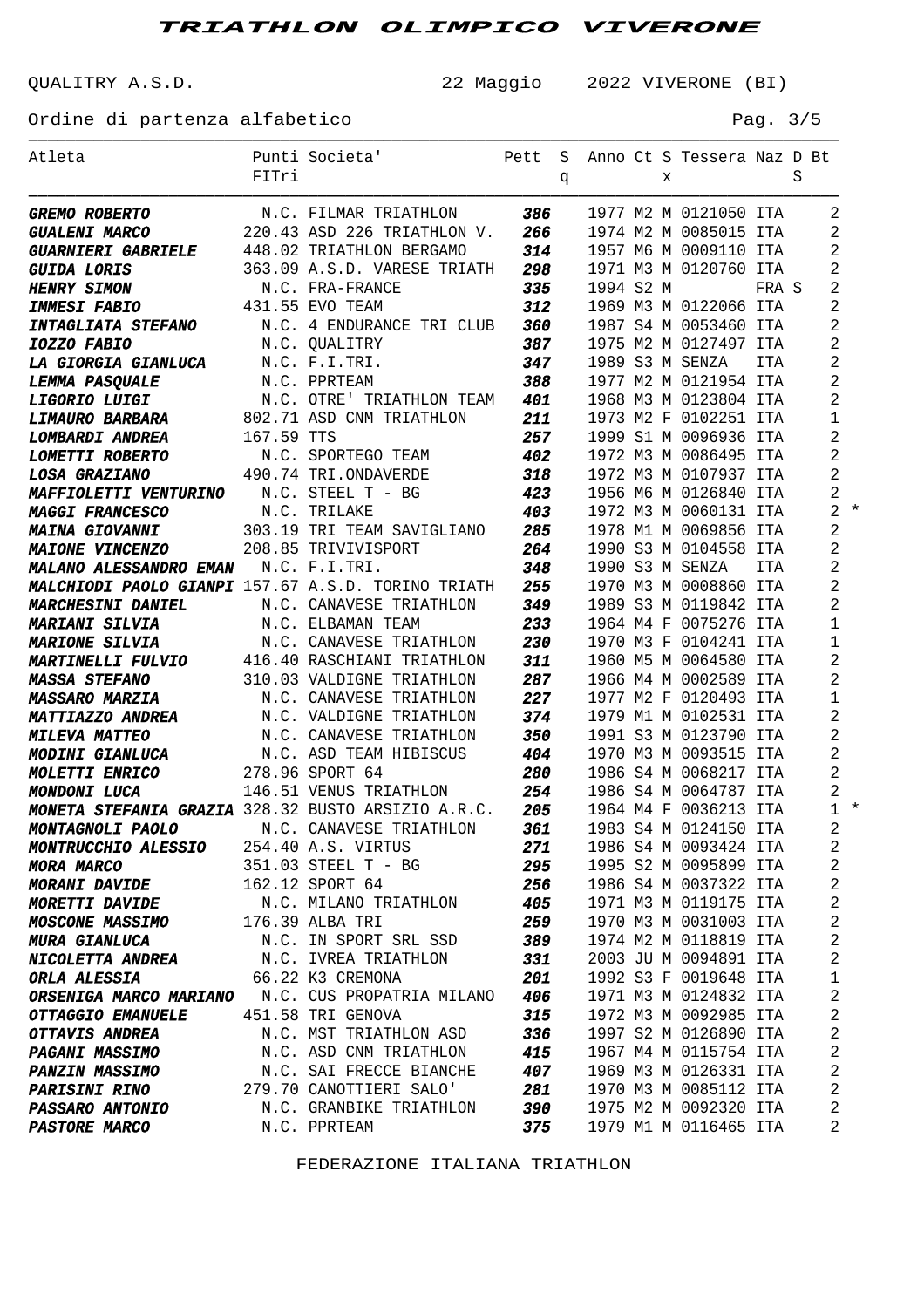QUALITRY A.S.D. 22 Maggio 2022 VIVERONE (BI)

Ordine di partenza alfabetico e e e e e e e e e e e e e e Pag. 4/5

| Atleta                                               |            | Punti Societa'                                   | Pett |   |           |   | S Anno Ct S Tessera Naz D Bt |            |   |                |       |
|------------------------------------------------------|------------|--------------------------------------------------|------|---|-----------|---|------------------------------|------------|---|----------------|-------|
|                                                      | FITri      |                                                  |      | q |           | X |                              |            | S |                |       |
|                                                      |            |                                                  |      |   |           |   |                              |            |   |                |       |
| PAUTASSO VALENTINO 274.77 ALBA TRI                   |            |                                                  | 278  |   |           |   | 1990 S3 M 0109695 ITA        |            |   | 2              |       |
| <b>PEDACE GIACOMO</b>                                |            | N.C. A.S.D. TORINO TRIATH                        | 376  |   |           |   | 1982 M1 M 0107252 ITA        |            |   | 2              |       |
| <b>PELLEGRINO PAOLO</b>                              |            | N.C. MILANO TRIATHLON                            | 408  |   |           |   | 1969 M3 M 0065172 ITA        |            |   | 2              |       |
| <b>PERASSOLO ILARIA</b>                              |            | N.C. AIRONE TRIATHLON                            | 220  |   |           |   | 1991 S3 F 0102925 ITA        |            |   | 1              |       |
| <b>PERAZZINI FRANCESCO</b> 235.68 RARI NANTES TORINO |            |                                                  | 268  |   |           |   | 1991 S3 M 0098218 ITA        |            |   | $\overline{2}$ |       |
| PEREGO LUCA                                          |            | 351.95 S. CLUB LIB. SESTO                        | 297  |   |           |   | 1978 M1 M 0116812 ITA        |            |   | $\overline{2}$ |       |
| <b>PERETTO TIZIANO</b>                               |            | N.C. CANAVESE TRIATHLON                          | 362  |   |           |   | 1984 S4 M 0112231 ITA        |            |   | 2              |       |
| <b>PETTINI SIMONE</b>                                |            | 145.87 ALBA TRI                                  | 253  |   |           |   | 1980 M1 M 0025555 ITA        |            |   |                | $2 *$ |
| <b>PICA MASSIMO</b>                                  |            | N.C. A.S.D. TORINO TRIATH                        | 420  |   |           |   | 1961 M5 M 0084848 ITA        |            |   | $\overline{a}$ |       |
| PIRANA ANDREA                                        |            | N.C. VALDIGNE TRIATHLON                          | 377  |   |           |   | 1980 M1 M 0094611 ITA        |            |   | $\overline{2}$ |       |
| <b>PISTAMIGLIO MARCO</b> 264.31 RARI NANTES TRIESTE  |            |                                                  | 274  |   |           |   | 1967 M4 M 0051423 ITA        |            |   | $\overline{2}$ |       |
| PIZZAGALLI MANUELA 809.39 S. CLUB LIB. SESTO         |            |                                                  | 212  |   |           |   | 1978 M1 F 0116801 ITA        |            |   | $\mathbf{1}$   |       |
| PIZZINI LUCA                                         |            | N.C. F.I.TRI.                                    | 351  |   |           |   | 1992 S3 M SENZA              | <b>ITA</b> |   | $\overline{a}$ |       |
| <b>POLENS DIMITRI</b>                                |            | N.C. A.S. VIRTUS                                 | 363  |   |           |   | 1984 S4 M 0091613 ITA        |            |   |                | $2 *$ |
| PULA PIER ANTONIO 415.66 TRAGUARDO VOLANTE           |            |                                                  | 310  |   |           |   | 1964 M4 M 0102264 ITA        |            |   | $\overline{2}$ |       |
| <b><i>OUAGLIA CARLO</i></b>                          |            | 349.03 ASD TEAM HIBISCUS 294                     |      |   |           |   | 1970 M3 M 0015952 ITA        |            |   | 2              |       |
| <b>QUAGLINO FRANCESCO</b>                            |            | N.C. F.I.TRI.                                    | 337  |   |           |   | 1994 S2 M SENZA              | <b>ITA</b> |   | $\overline{2}$ |       |
| <b>RAIMONDI PAOLO</b>                                |            | 369.64 BUSTO ARSIZIO A.R.C. 301                  |      |   |           |   | 1972 M3 M 0016088 ITA        |            |   | $\overline{2}$ |       |
| RAVELLI LAURA                                        |            | 588.99 ASD 226 TRIATHLON V.                      | 209  |   |           |   | 1977 M2 F 0101895 ITA        |            |   | 1              |       |
| REGNAULT PIERRE-LOUIS N.C. FRA-FRANCE                |            |                                                  | 338  |   | 1996 S2 M |   |                              | ITA S      |   | 2              |       |
| RICCARDI MATTIA                                      |            | 274.64 PPRTEAM                                   | 277  |   |           |   | 1994 S2 M 0121897 ITA        |            |   | 2              |       |
| <b>ROGNONI STEFANO</b>                               |            | 261.70 VIRTUS GROANE A.S.D.                      | 272  |   |           |   | 1961 M5 M 0100987 ITA        |            |   | 2              |       |
| <b>ROMEO ANDREA</b>                                  |            | 313.28 TRI TEAM SAVIGLIANO                       | 288  |   |           |   | 1991 S3 M 0111152 ITA        |            |   | 2              |       |
| <b>ROSELLI DANIELA</b>                               |            | N.C. IRONBIELLA                                  | 223  |   |           |   | 1984 S4 F 0122980 ITA        |            |   | 1              |       |
| <b>ROSIELLO PIETRO</b>                               |            | 503.81 A.S.D. TORINO TRIATH                      | 320  |   |           |   | 1972 M3 M 0111976 ITA        |            |   | $\overline{2}$ |       |
| <b>ROSSO EMANUELE</b>                                |            | N.C. MST TRIATHLON ASD                           | 378  |   |           |   | 1981 M1 M 0112339 ITA        |            |   | $\overline{2}$ |       |
| RUGEN MARCO AMEDEO                                   |            | 268.09 RHO TRIATHLON CLUB                        | 275  |   |           |   | 1965 M4 M 0098661 ITA        |            |   | 2              |       |
| <b>SALVETTI GIAN PAOLO</b>                           |            | 325.80 TRIATHLON BERGAMO                         | 292  |   |           |   | 1972 M3 M 0121624 ITA        |            |   | 2              |       |
| <b>SALVIA VINCENZO</b>                               |            | N.C. CANAVESE TRIATHLON                          | 379  |   |           |   | 1980 M1 M 0110290 ITA        |            |   | 2              |       |
| SANA ANDREA                                          |            | N.C. STEEL T - BG                                | 416  |   |           |   | 1964 M4 M 0121619 ITA        |            |   | 2              |       |
| <b>SANA ANDREA</b>                                   |            | N.C. F.I.TRI.                                    | 409  |   |           |   | 1968 M3 M SENZA              | ITA        |   | $\overline{2}$ |       |
| <b>SCAGLIOLA MARCO</b>                               |            | N.C. A.S. VIRTUS                                 | 391  |   |           |   | 1977 M2 M 0092240 ITA        |            |   | $\overline{2}$ |       |
| SCANDALETTI CHIARA                                   |            | N.C. ALBA TRI                                    | 231  |   |           |   | 1971 M3 F 0096381 ITA        |            |   | 1              |       |
| SCHILLACI GIACOMO                                    |            | N.C. MST TRIATHLON ASD 352 1990 S3 M 0121096 ITA |      |   |           |   |                              |            |   | $\overline{2}$ |       |
| <b>SEMPIO PAOLO</b>                                  |            | N.C. PPRTEAM                                     | 417  |   |           |   | 1964 M4 M 0128045 ITA        |            |   | $\overline{2}$ |       |
| <b>SOLEI SILVIA</b>                                  |            | N.C. IRONBIELLA                                  | 232  |   |           |   | 1968 M3 F 0123611 ITA        |            |   |                | $1 *$ |
| SPALLAROSSA LUCA                                     |            | N.C. AIRONE TRIATHLON                            | 410  |   |           |   | 1970 M3 M 0088263 ITA        |            |   | $\overline{c}$ |       |
| <b>STANGALINO FEDERICA</b>                           |            | N.C. VALDIGNE TRIATHLON                          | 221  |   |           |   | 1992 S3 F 0116463 ITA        |            |   | 1              |       |
| <b>STINGELE SILVIA</b>                               |            | 404.33 CUS PROPATRIA MILANO                      | 207  |   |           |   | 1970 M3 F 0072007 ITA        |            |   | $\mathbf 1$    |       |
| <b>TAMBURRIELLO PAOLO</b>                            | 187.30 DDS |                                                  | 261  |   |           |   | 1967 M4 M 0086905 ITA        |            |   | 2              |       |
| <b>TAVERNA BEATRICE</b>                              |            | 139.42 TRIATHLON LEGNANO                         | 202  |   |           |   | 1998 S1 F 0058524 ITA        |            |   | 1              |       |
| <b>TICLI EDOARDO</b>                                 |            | 277.20 A.S.D. TORINO TRIATH                      | 279  |   |           |   | 1968 M3 M 0035914 ITA        |            |   | 2              |       |
| <b>TONOLI MARA</b>                                   |            | N.C. UNA TRIATHLON TEAM                          | 222  |   |           |   | 1989 S3 F 0094907 ITA        |            |   | 1              |       |
| <b>TOSOLINI SILVIA</b>                               |            | 791.52 STEEL T - BG                              | 210  |   |           |   | 1979 M1 F 0101026 ITA        |            |   | 1              |       |
| <b>TRIZIO ENRICO</b>                                 |            | N.C. F.I.TRI.                                    | 339  |   |           |   | 1996 S2 M SENZA              | ITA        |   | 2              |       |
| <b>TRONCIA MASSIMILIANO</b>                          |            | 409.67 PPRTEAM                                   | 309  |   |           |   | 1982 M1 M 0105045 ITA        |            |   | 2              |       |
| <b>TRUMP EGLE</b>                                    |            | N.C. ASD TEAM HIBISCUS                           | 225  |   |           |   | 1979 M1 F 0115761 EST S      |            |   | $\mathbf{1}$   |       |
| <b>VAIRETTO LEONARDO</b>                             |            | 376.04 VALDIGNE TRIATHLON                        | 303  |   |           |   | 1994 S2 M 0114223 ITA        |            |   | 2              |       |
| <b>VALDANI ANDREA</b>                                |            | N.C. IRONBIELLA                                  | 364  |   |           |   | 1987 S4 M 0126296 ITA        |            |   | 2              |       |
| <b>VALLARINO ANGELA</b>                              |            | 995.04 TRI GENOVA                                | 216  |   |           |   | 1965 M4 F 0029033 ITA        |            |   | 1              |       |
|                                                      |            |                                                  |      |   |           |   |                              |            |   |                |       |